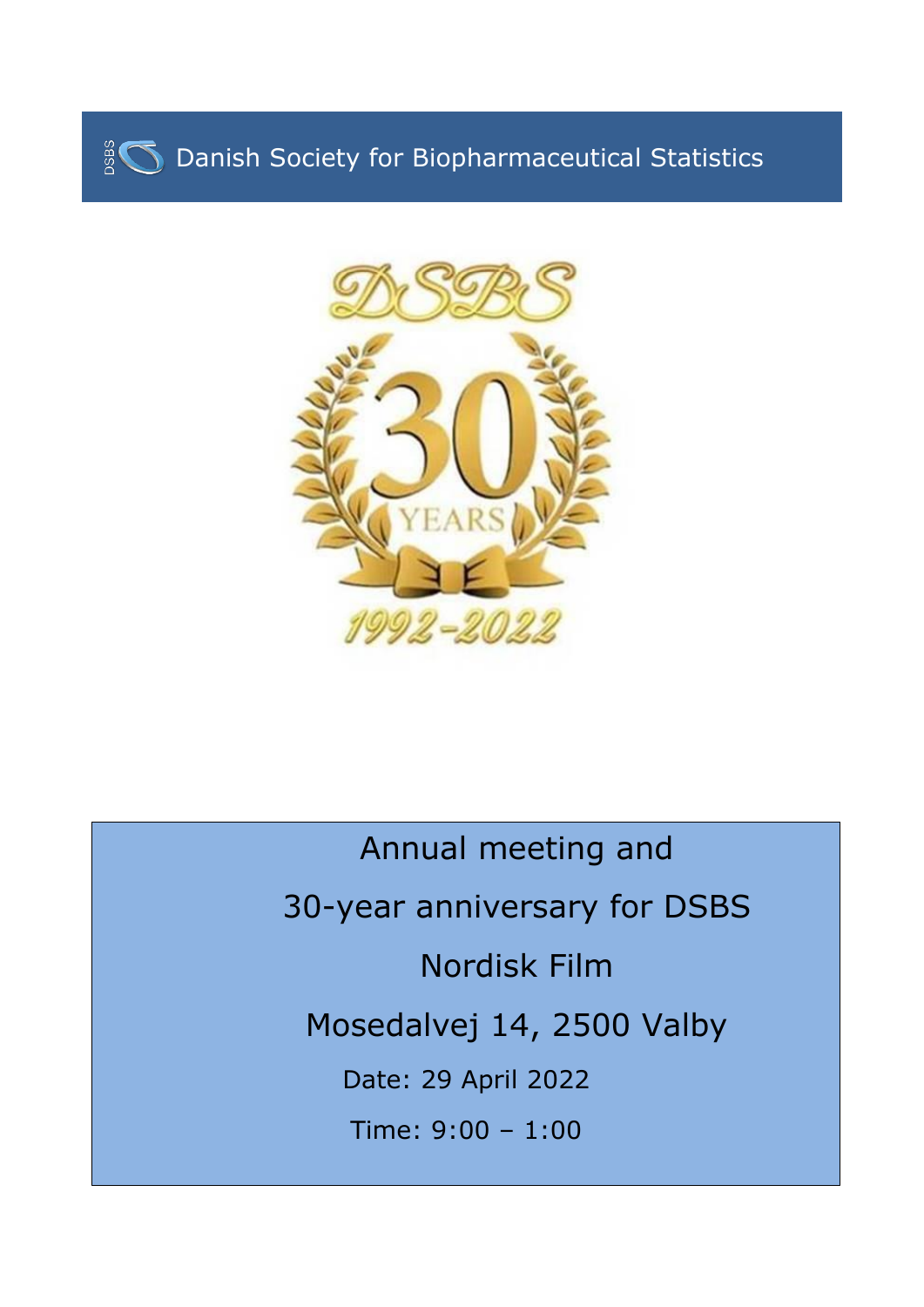| $9:00 - 9:30$   | <b>Coffee and pastries</b>                                                                                                           |                         |
|-----------------|--------------------------------------------------------------------------------------------------------------------------------------|-------------------------|
| $9:30 - 9:45$   | Welcome                                                                                                                              |                         |
| $9:45 - 10:30$  | Helle Lynggaard (Novo Nordisk): Implementation<br>of the estimand framework in clinical study<br>protocol templates                  |                         |
| $10:30 - 11:15$ | <b>Baldur Magnusson (Novartis)</b><br>Principal stratum estimands in drug<br>development - a case study                              |                         |
| $11:15 - 11:30$ | <b>Coffee</b>                                                                                                                        |                         |
| $11:30 - 12:30$ | Jonathan W. Bartlett (University of Bath)                                                                                            | Reg                     |
|                 | Hypothetical estimands in clinical trials - a<br>unification of causal inference and missing data<br>methods                         | Atte<br>the<br>afte     |
| 12:30 - 13:30   | Lunch                                                                                                                                | plea<br>QR              |
| $13:30 - 14:15$ | Per Kragh Andersen (University of Copenhagen)                                                                                        |                         |
|                 | Fifty years with the Cox proportional hazards<br>regression model                                                                    | Plea<br>13 <sub>l</sub> |
| $14:15 - 14:45$ | Julie K. Furberg (Novo Nordisk)                                                                                                      |                         |
|                 | <b>Bivariate pseudo-observations for recurrent</b><br>event analysis with terminal events                                            |                         |
| $14:45 - 15:15$ | <b>Cake</b>                                                                                                                          |                         |
| $15:15 - 15:40$ | Jesper Madsen (Novo Nordisk)                                                                                                         |                         |
|                 | Implementation of decision guiding frameworks<br>for early clinical trials in Novo Nordisk                                           | $\blacksquare$          |
| $15:40 - 16:05$ | Kyle Raymond (Leo Pharma)                                                                                                            | <u>Link</u>             |
|                 | Decision making that would make Frank Harrell<br>and Stephen Senn tweet                                                              | In ca<br>regis<br>Ravi  |
| $16:05 - 16:20$ | <b>Break</b>                                                                                                                         |                         |
| $16:20 - 16:45$ | Klaus Groes Larsen (Lundbeck)                                                                                                        | <b>Eve</b>              |
|                 | Go/No go criteria based on safety, tolerability and<br>biomarker response in a First in Man study in a<br>specific orphan indication | me<br>18:1              |
| $16:45 - 17:15$ | Panel discussion on statistician's role in using<br>Decision theory for Go/No go decisions                                           | 18:<br>21:              |
|                 | Chair: Kamilla Begtrup (Novo Nordisk),<br>Participants: Jesper Madsen, Kyle Raymond,<br><b>Klaus Groes Larsen</b>                    | 1:00                    |
| $17:15 - 17:20$ | <b>Break</b>                                                                                                                         |                         |
| $17:20 - 17:50$ | <b>Annual meeting</b>                                                                                                                |                         |



## **Registration**

endance is free both for meeting and dinner erwards. To register, ase use the link or the code below.

ase register at **13 April 2022** the latest.



## to registration

ase of issues with the stration please contact Henrik n [\(hnrv@novonordisk.com\)](mailto:hnrv@novonordisk.com)

| nd | Evening part of the<br>meeting: |               |  |
|----|---------------------------------|---------------|--|
|    | $18:00 -$                       | <b>Drinks</b> |  |
|    | $18:45 -$                       | Dinner        |  |
|    | $21:00 -$                       | Dancing!      |  |
|    | 1:00                            | Good night!   |  |
|    |                                 |               |  |
|    |                                 |               |  |